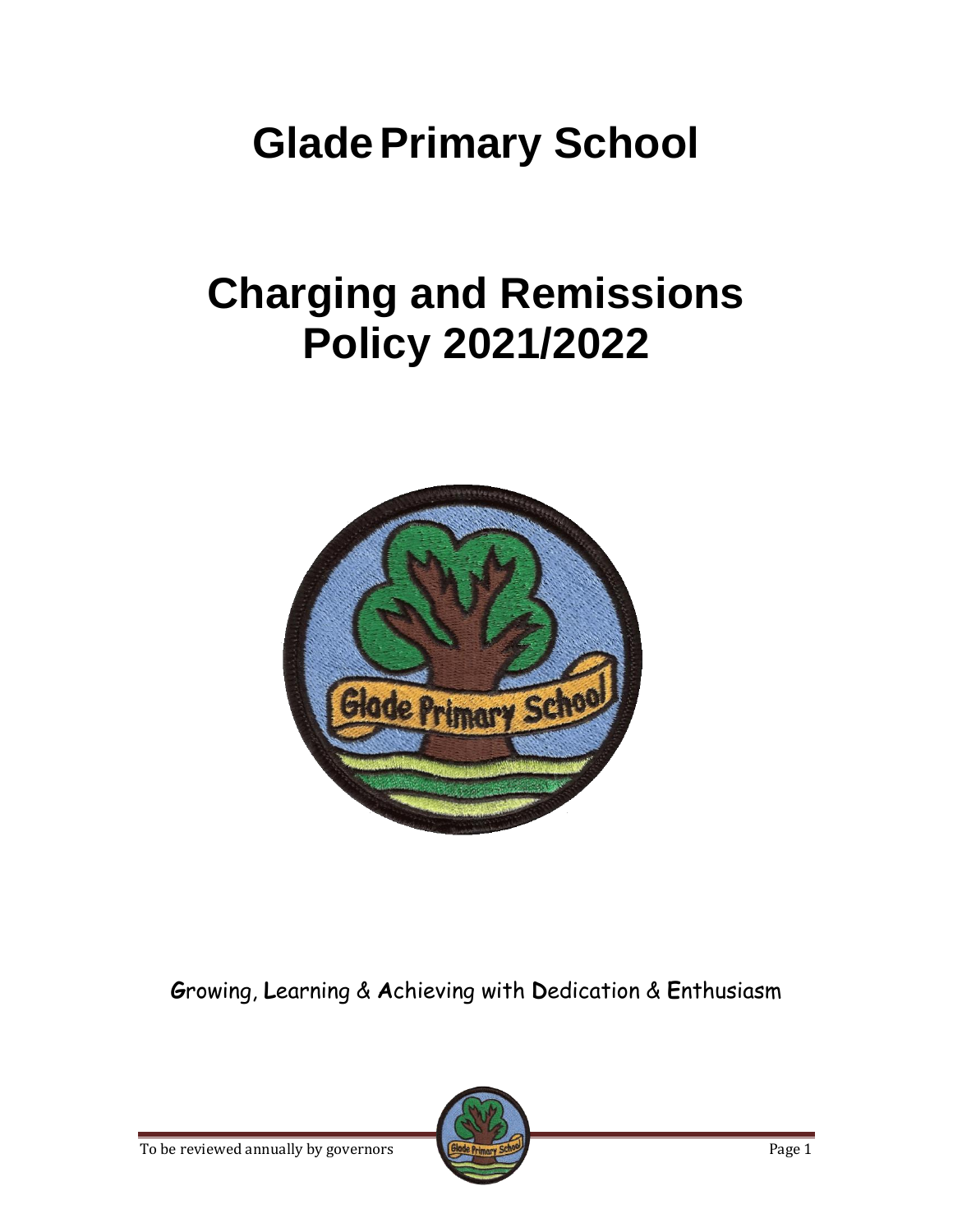## **GLADE PRIMARY SCHOOL**

## **Charging and Remissions Policy**

#### **1. Instrumental Lessons**

A minority of children at the school receive instrumental lessons from peripatetic teachers of the Redbridge Music Service. The Redbridge Music Service charges parents directly on a termly basis for the hire of the instrument. The school is charged for tuition costs and this charge is then passed on to the parent at a cost of £82 per term. The Governing body of Glade Primary will accept the charge for instrumental hire and lessons for families on a low income and where the pupil has been identified as having a musical talent and interest.

#### **2. Materials for Art, Craft & Design and Design & Technology**

The school will continue to provide basic ingredients and materials such as paper, card and clay free of charge. An exception is that electrical materials, e.g. electric motors and batteries used in making models will be charged for if the child brings it home to keep. A voluntary charge is requested from parents to support the cost of particular projects and clubs that require an additional expense. A list of current clubs and charges can be accessed through the school website.

#### **3. Educational Visits**

Parents are asked to contribute, voluntarily, to the cost of educational visits. Any parent unable to contribute to the cost is always invited to speak to the Headteacher or Deputy Head in confidence. The school will accept the charge for Child Looked After (CLA) and Pupil Premium pupils for all school visits. Only if an adequate response to the request for contributions is received, can the visit go ahead. A charge will be levied of the full cost of the residential trip for Year 6 pupils.

#### **4. Extended Schools**

The schools offers a Morning and After School Club at a charge of £3 for Morning Club and £5 part session and £9 full session at After School Club. In exceptional circumstances the school may provide this service free of charge e.g. for a CLA pupil or a family on the Child Protection Register.

#### **5. Pupil Premium**

The school is in receipt of Pupil Premium funding, which may be used to help meet the cost of educational visits or any extended school activities for children experiencing hardship who fall into one of the following categories: Free School Meals, CLA Pupils, illness of parent/carer, death of parent/carer.